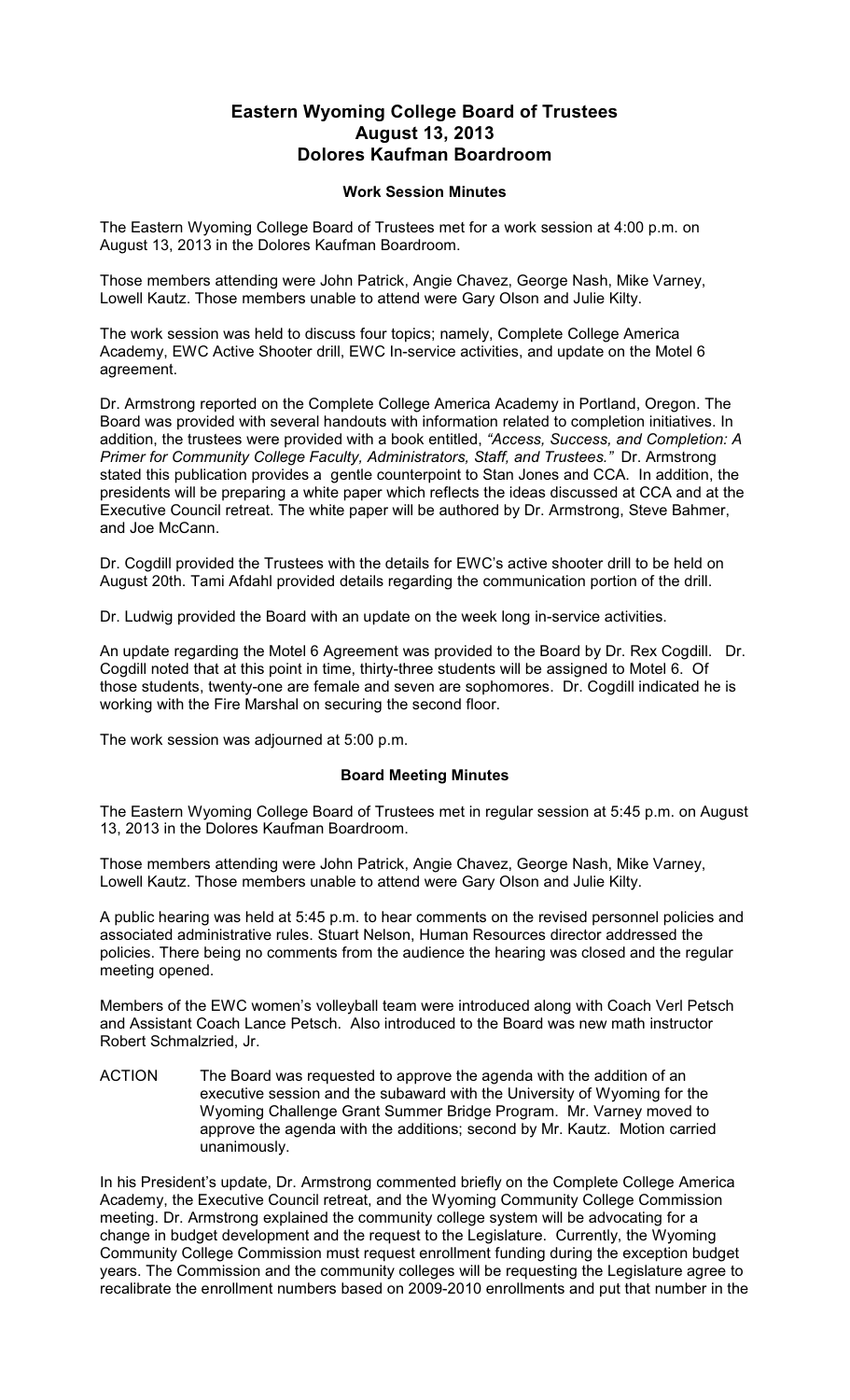standard budget request. The numbers would be recalculated every four years instead of requesting changes during exception budget years. He further noted that EWC's capcon request for the Career and Technical Education Center was prioritized as number 3 as a result of the Commission's capital construction prioritization model. The State Construction Management Division will also prioritize the projects. Dennis Egge from the CMD met with EWC staff and informed us that the community colleges will be set apart from other agencies. Mr. Egge indicated half of the projects will most likely be taken off the list because they won't be ready with all of the necessary funding. The projects will go to the State Building Commission in October. Dr. Armstrong reminded trustees that the agriculture building is still front and center even though another project is moving up in the queue.

- ACTION The consent agenda was considered by the Board for approval. Mrs. Chavez moved and Mr. Patrick seconded to approve the consent agenda, which included the minutes from the July 9, 2013 meeting and executive session, the Goshen Community Theatre agreement for 2013-2014, the renewal of the lease agreement between EWC and the University of Wyoming for the radio transmission tower site, the articulation agreement with American Public University, the budgeted replacement of two motor pool vehicles, ratification of the Fine Arts renovation project change order #1, and ratification of the Wyoming State Fair agreement.
- ACTION Mr. Laher presented the financial report and provided the Board with an update of the construction projects. Mr. Varney moved to approve the financial report, as presented. Mr. Kautz seconded and the motion was unanimously passed.
- ACTION The final reading of the proposed amendments to the Personnel Policies and associated Administrative Rules was held. No comments were forthcoming at the public hearing. Mr. Patrick moved and Mrs. Chavez seconded the motion to approve on final reading the Personnel Policies and associated Administrative Rules, as presented. Motion carried unanimously.
- ACTION The Board was requested to ratify the subaward with the University of Wyoming for the Wyoming Challenge Grant Summer Bridge Program. Dr. Cogdill explained the two-week Summer Bridge Program will be offered much the same as was done in 2012 but will serve 30 students. He noted the Summer Bridge Program is a program for academically underprepared students who are starting their first year at EWC. Mr. Patrick moved to ratify the subaward with UW for the Wyoming Challenge Grant Summer Bridge Program, as presented. Mr. Kautz seconded and the motion carried unanimously.

Updates were provided by the offices of Human Resources, Learning, and Student Services.

Part 3 of the Program Reviews covered the Adult Basic Education Program and was presented by Diane McQueen, EWC Adult Basic Education Director and Dr. Ludwig.

Dr. Ludwig presented the Spring 2013 Enrollment Report. The report indicated EWC experienced a 9.7% decrease in total student headcount as compared to Spring 2012. The total student headcount of 1,780 students reflects an overall decrease of 83 students. Total full-time enrollment was 8.8 students above Spring 2012 and total part-time enrollment was 49 students below Spring 2012. Spring 2012 enrollment was 65.2 students above the five-year average. EWC also experienced a decrease of 1.6% in full time equivalency (FTE) compared to Spring 2012. The FTE is 40.19 above the five-year average.

The Annual Enrollment Comparison Summary indicated EWC's annual headcount for 2012-13 decreased by 79 students for a 1.9% decrease in the total number of students enrolled. The annual full-time enrollment decreased by 53 (4.15%) students, and the annual part-time enrollment decreased by 26 (0.87%) students.

The Board was presented with the 2013 Strategic Planning Summary and the National Community College Benchmark Project.

In addition, the Board was presented with the Wyoming Department of Education Remediation Study (WDE-679). The WDE-679 is the report required for 2011-2012 Wyoming high school graduates attending Wyoming community colleges and UW during the 2012-2013 school year who needed remediation in math or English. EWC had 120 students enrolled who met the definitions of this year's report. Of those 120 students, 98 needed remedial math, 58 needed remedial English, and 56 needed both remedial math and remedial English.